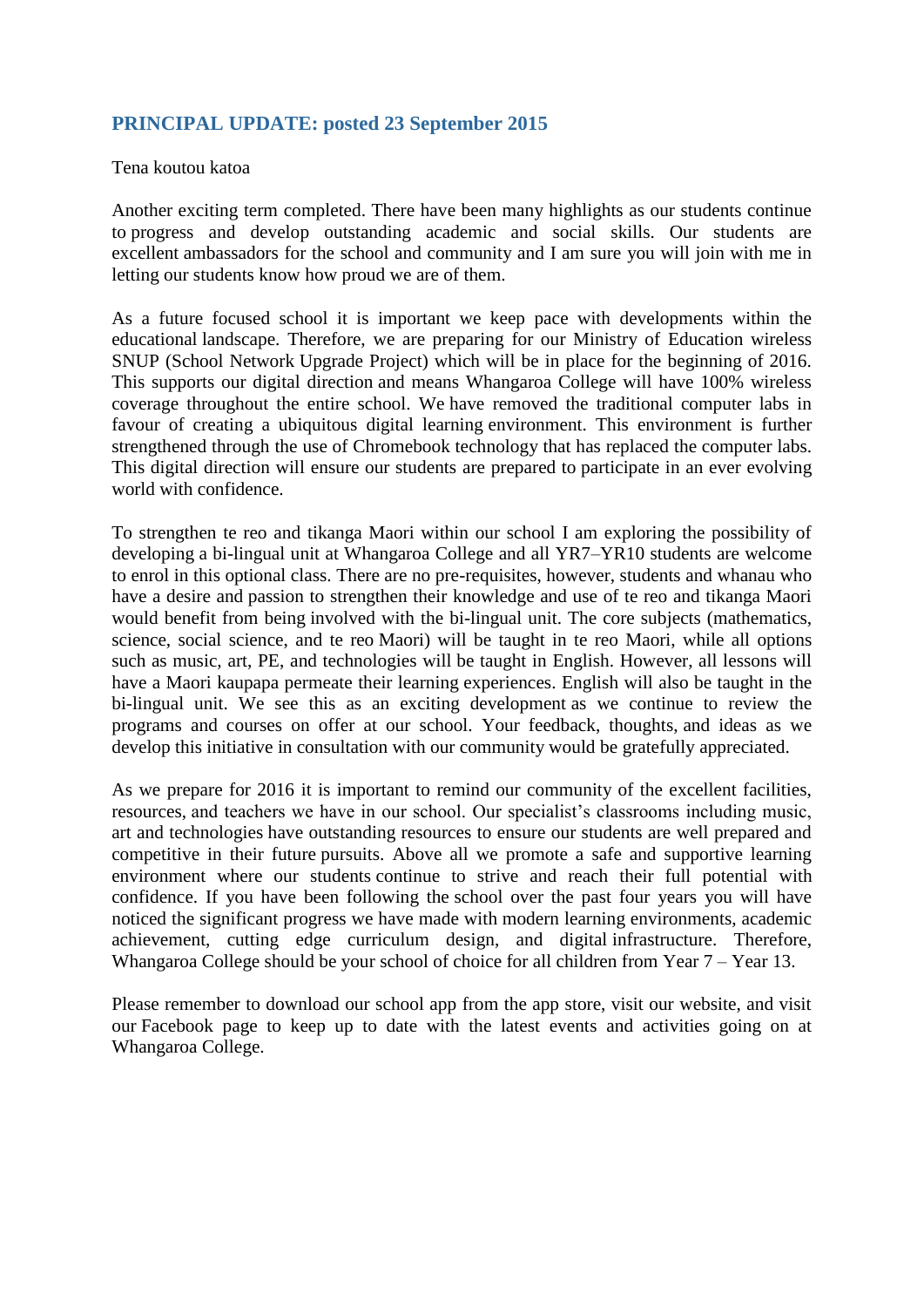# **PRINCIPAL UPDATE: posted 29th July 2015**

Tena koutou katoa,

As we embed ourselves into the third term of the academic school year it is imperative everyone has an understanding of how our students are performing. As parents and caregivers it is important you have academic conversations with your children to understand how they are progressing at school. You and your child would have met their academic counsellor at last term's PST conferences. During this conference you would have been informed of their status in relation to academic performance and steps required to move to the next level with their education. If you were unable to meet with your child's' academic counsellor last term, then please get in touch with the school and make an appointment so this important conversation can be had.

Every student in the senior school should know exactly how many credits they have achieved to date and how many credits they have left for the year. As this is the last term to achieve as many of the credits on offer as possible, it is important students have a clear understanding of what is required for them to complete their academic year successfully. Term Four in the senior school is primarily reserved for revision, assignment completions, and preparation for external examinations. Therefore, students are advised to complete as much of their work as possible during Term Three.

Our junior students will have a clear understanding of the work that lays ahead of them and the support they can receive from home. It is imperative we all work together to ensure our students and your children are performing at their optimum level. Having academic conversations with the school and your child is highly recommended.

Students continue to represent the school on a range of activities throughout the country and I enjoy the positive feedback the school receives on their behalf.

As always your feedback is important as we continually look to improve our service to this community and we really appreciate the help and support many parents provide the school. I know your time is precious and I thank you for your continued commitment to Whangaroa College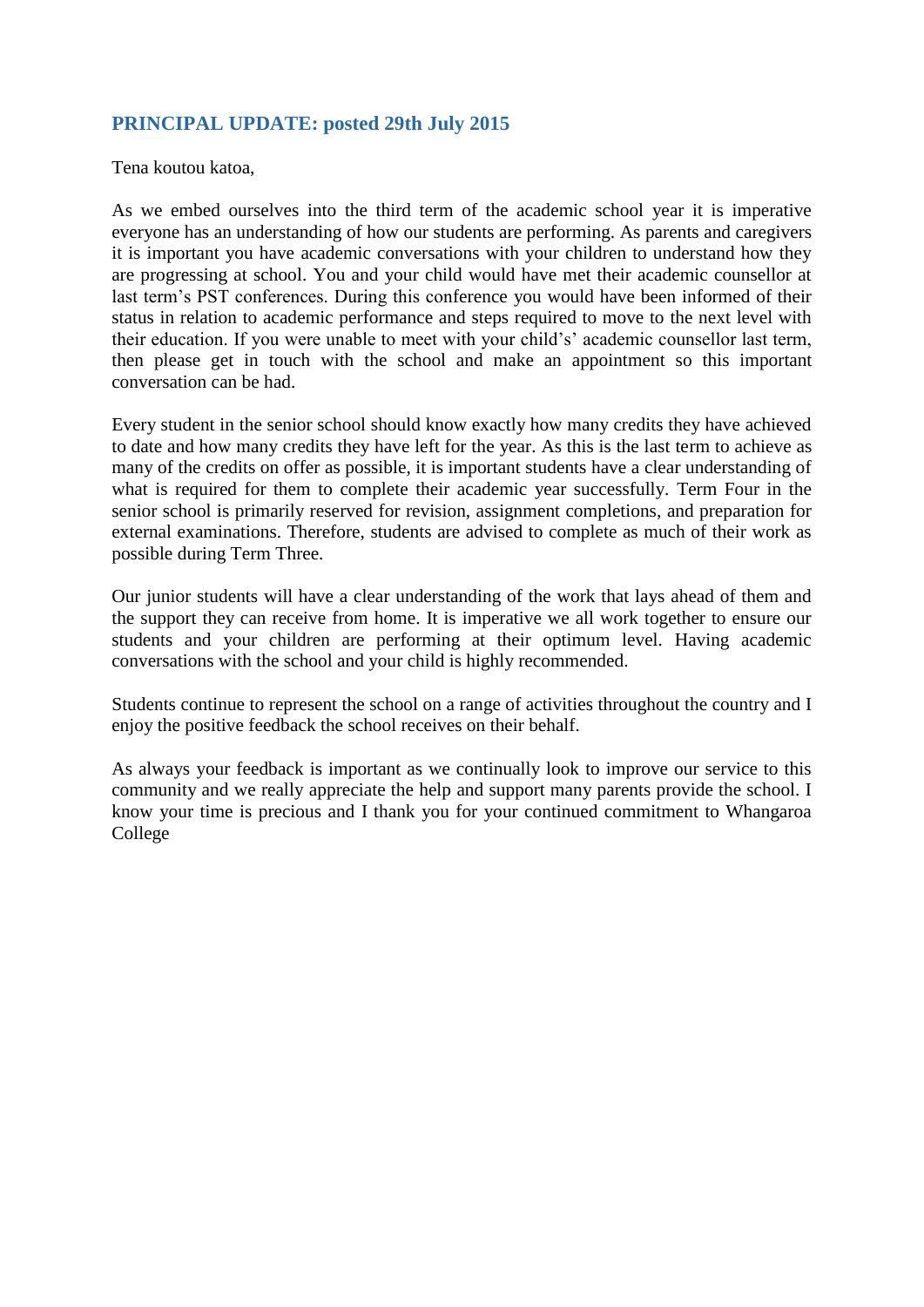# **PRINCIPAL UPDATE: posted 10 June 2015**

Tena kotou katoa,

I am pleased to inform you that I have successfully completed my Masters Degree of Educational Leadership and Management with 2nd Class Honours. I am very proud to be sharing this news with you as I believe it is important the success I encourage all our students and staff to achieve should be modelled from myself in the first instance. It has taken four years of unrelenting dedication, commitment and perseverance but it has been an exciting journey that closely aligns with the work I do at Whangaroa College. My thesis is "conditions that strengthen culturally responsive practices in two secondary schools". I thank my wife Adele Anderson for her untiring support throughout my studies.

ANZAC commemorations saw a range of activities for the school and the community as we commemorated 100 years since the landing at Gallipoli. Our fields of commemoration displayed on the front fields provided a sobering atmosphere for all our students as there are many connections within our school and community with those who served their countries at Gallipoli. It was a privilege to have Kiwi and Magoo along to commemorate this event with our school. ANZAC day saw an early rise for many as the dawn ceremony commemorations took place at Matangirau Marae. These commemorations were continued in the civil commemorations that took place later that day in Kaeo. At all these events our students represented their whanau, families, the school and themselves in a light of which we are all very proud.

We look forward to many events on offer at the school in the following terms and we invite you to come along and share these experiences with us. The next major event for the College is Nga Manu Korero then followed by our annual Matariki celebrations. Our girls have returned to the netball courts and continue to perform exceptionally well in their divisions.

Further details of these events can be found in our school newsletters, on our facebook page, at our website or by phoning the school office. If you have not downloaded the Whangaroa College school app yet then I highly recommend that you do.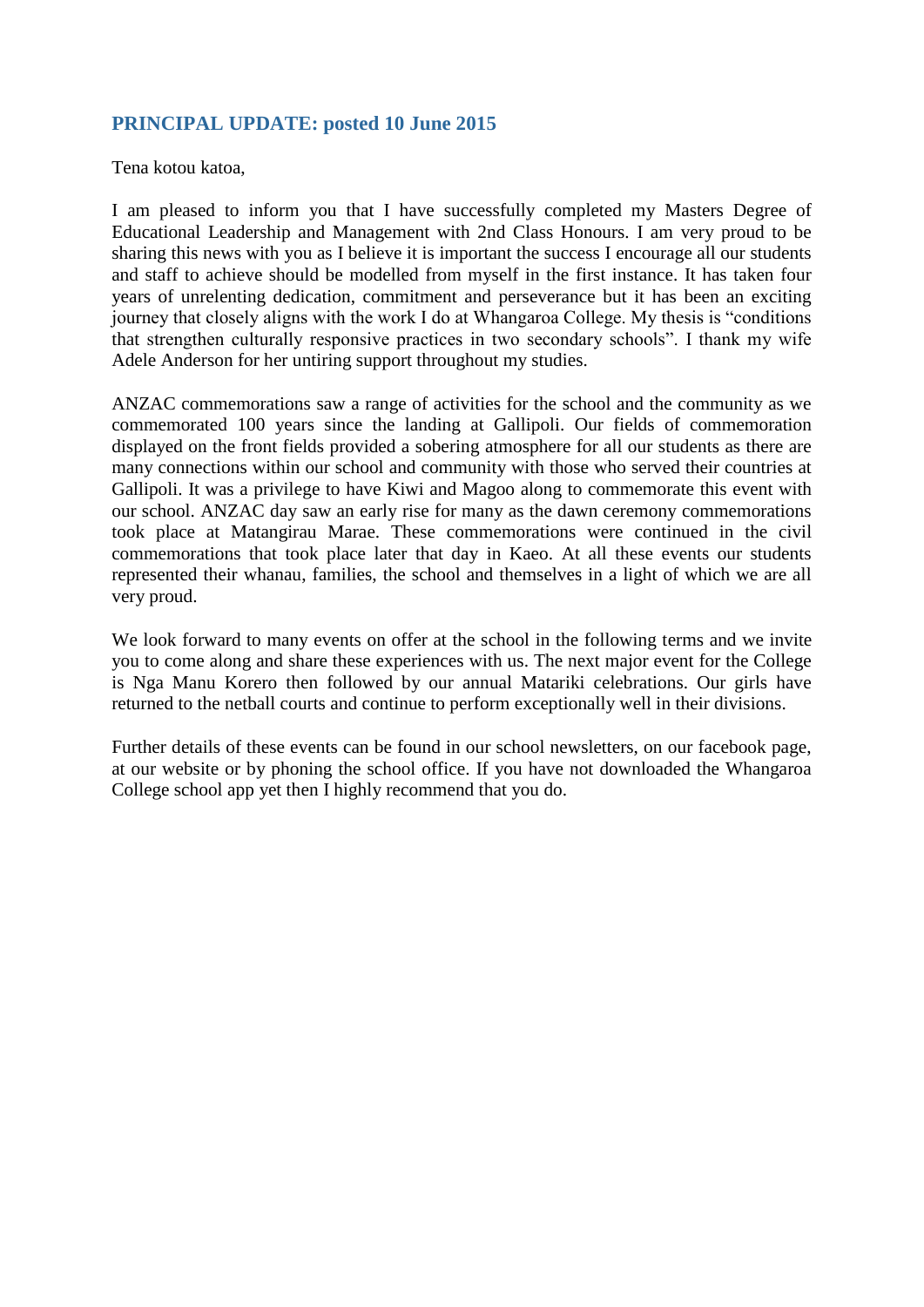## **PRINCIPAL UPDATE: posted 29 March 2015**

#### Tena koutou katoa

What an extremely exciting and busy term we have had. Our new students and teachers have settled in well and teaching and learning has claimed its place at the front of our practice. As usual the school year began with a range of events from sporting activities through to new courses for our students. Our swimming and athletics days saw many parents and caregivers coming in to school to support the day. We introduced a new 'Earth Care' course for our senior students which focuses on environmentally friendly and sustainable practices. These students have really enjoyed this course and they look forward to the new adventures each week has in store for them. Our kapa haka students represented the school with pride at the recent Te Tai Tokerau Festival and we are very proud of their performance. The support from friends and whanau ensured this event was successful for our kapa haka students and we thank you for your support.

As we move forward into this ever evolving world it is not only important that we develop skills and knowledge within all our students, we also teach our students how to be more flexible in this environment. Being flexible and adaptive in tomorrow's world will ensure our students are ready for the many challenges that lay ahead. We are unsure what the jobs of the future will be as technology strives to meet the ever increasing and changing demands of the human race, but if we teach our students to be flexible in the market place then I am confident they will do well in the future.

We communicate with you all via face to face, the school website, school newsletters, PST evenings, the telephone and emails. We have introduced a new form of communication for the school to reach our community. Please download our new "Whangaroa College School App' to ensure you are kept up to speed with what is happening at school. The new app will allow us to communicate with the wider community in an instant. The app will have alerts of school events and activities as they unfold throughout the year. We are aware that online connectivity may not be available in some areas but the connectivity on the cell phone network is a lot wider, therefore having an app to reach our whanau and community makes sense. Just go to the app store on your mobile phone or device and enter Whangaroa College.

As I mentioned at the beginning of this message it has been and exciting and busy term and we look forward to more exciting experiences in term two. Please have a safe and happy holiday and we will see you all next term.